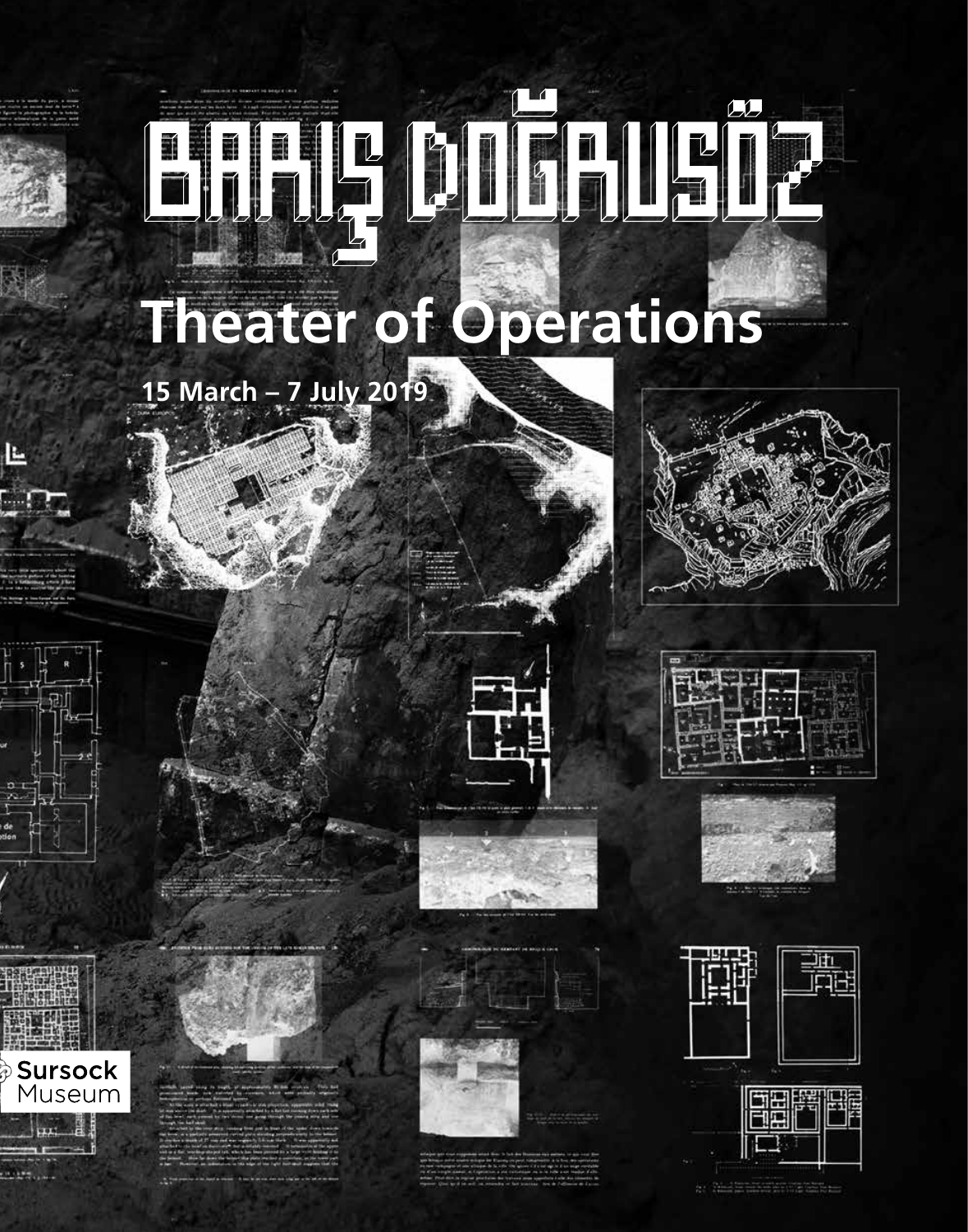The artist would like to thank Christine Tohme, Alphabet Collection (Mohammad Salemy and Patrick Schabus), Emilie Villez, Sophie Potelon, Léna Monnier, Thomas Laval, Zico, Metin Bozkurt, Ekin Doğrusöz, and Rayya Badran.

SAHA Association and KADIST provided support for the production of *Sand Storm and the Oblivion* (2017).

Exhibition graphics: Mind the gap

Booklet design: Mind the gap Printing: Byblos Printing

With thanks to: Château Marsyas With the contribution of: Tinol



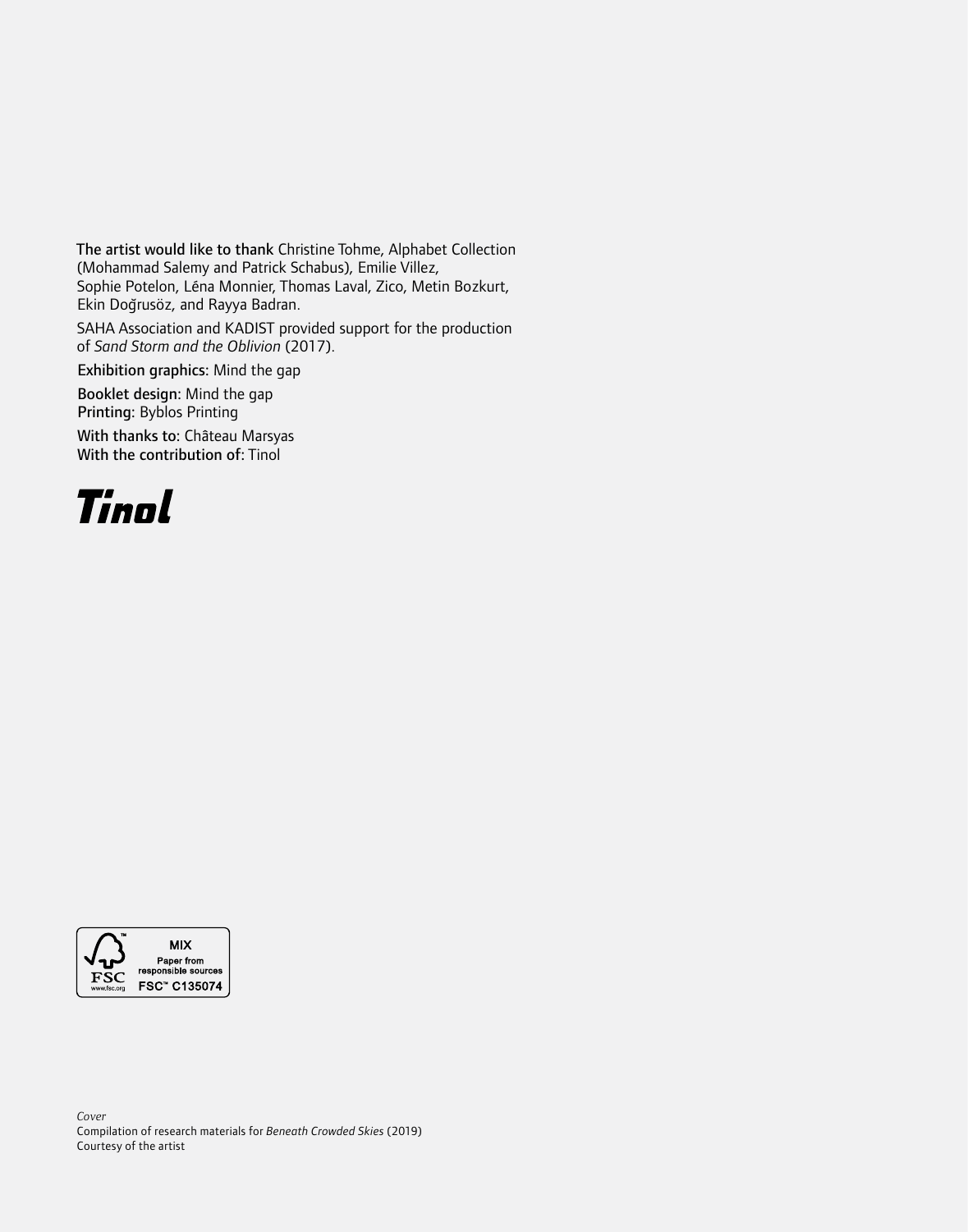Working primarily with video, printed material, and sculptures, Baris Doğrusöz's work engages the circulation, protocols, and function of scenarios and historical narratives in the context of "siege culture," including "Fortress Europe," the US/Mexico border policy, and the Israeli occupation in Palestine, reframing these as tools for critical insights and analysis.

*Theater of Operations* is composed of two immersive environments that envisage the archaeological site of Europos Dura in Syria as a proto-fictional place where two different operations on matter – namely aggregating and digging – can be seen as acts of creation toward two potentially resistive architectural typologies: the barricade and the tunnel.

The ancient city of Europos Dura had much in common with today's most cosmopolitan urban landscapes. Religious, linguistic, and cultural diversity characterized much of the city's life for more than 500 years, starting at the outset of the 3rd century B.C. and located in what is now Syria. The first archeological excavations of Europos Dura took place in the 1920s during the western military and colonial presence in the region. Funded by American oil money, the excavations were often employed as instruments of soft cultural power and left a legacy for the interpretation of archeology in the collective imaginary.

In *Sand Storm and the Oblivion* (2017), the artist reexamines the literal undermining of walls in a two-channel installation about the ancient multicultural fortified city by looking at satellite imagery, archeological reports from French and American archeological missions in the region, and recent events. In the new installation, *Beneath Crowded Skies* (2019), commissioned by the Sursock Museum, the artist establishes a triangulation between the legacy of the Europos Dura excavation, the mapping of military actions in the region during the last decade, and the presence of fighters.

*Theater of Operations* is Barıs¸ Dog˘rusöz's first solo exhibition in Lebanon.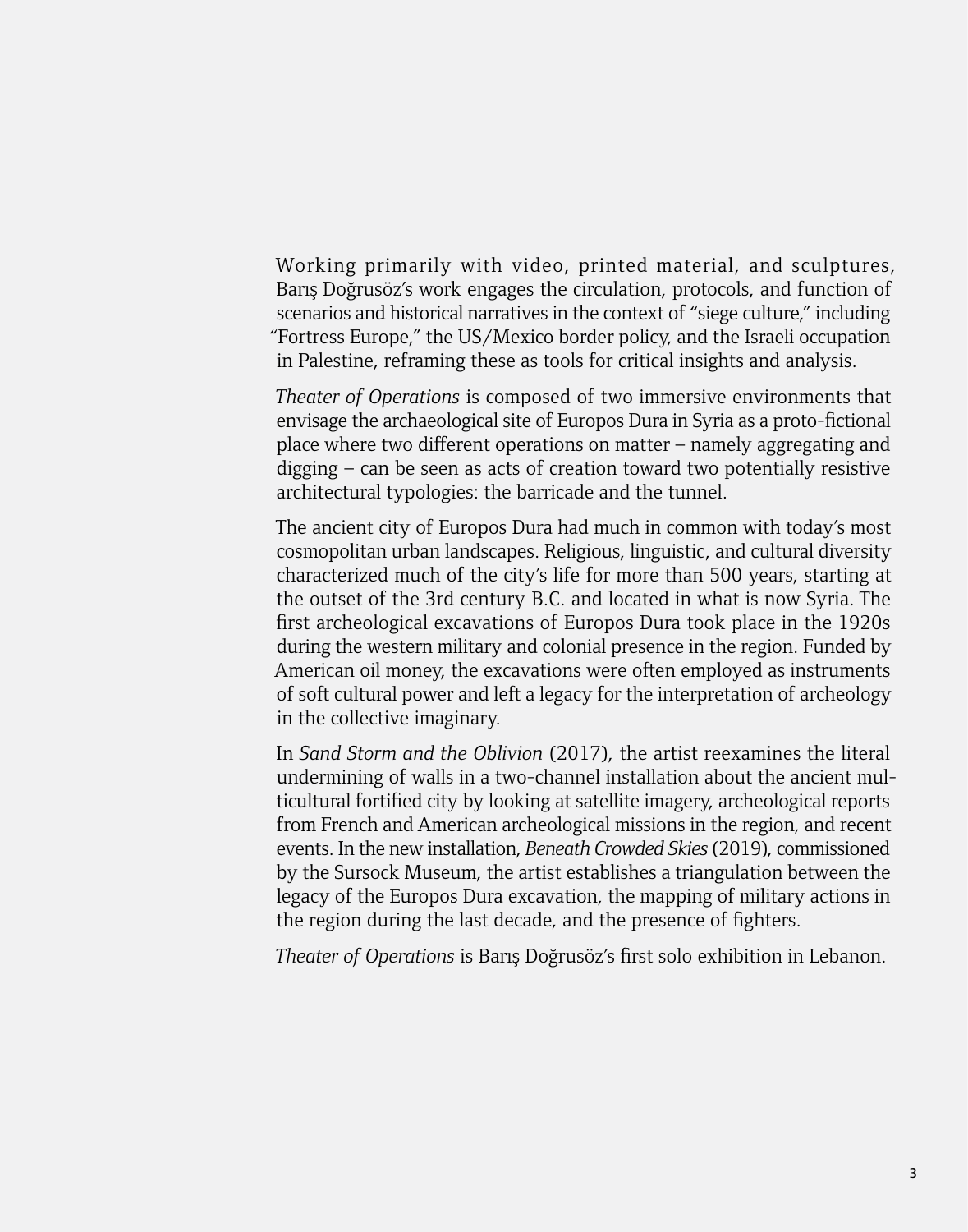### **A Non-compliant Operation Manual for the Probability Engine**

#### By Alphabet Collection

The black clad mercenaries had already lost track of the days. They were sent to secure the walled compound of the ancient fortress laid at the intersection of ancient civilizations, Dura-Europos – a Hellenistic, Persian, and Roman border city built above the right bank of the Euphrates river. In the early morning of the first day, the mercenaries used their RPG rocket launchers against the crumbling external walls to fulfill their superiors' order; they had been asked to use the old bricks to build new and stronger barriers around the fortress. None of them, however, knew how long it would take before they'd lose track of their original mission and focus on what truly brought them to this location initially. How could they know? At least, not before they discover a strong enough clue that compels them to reorient their attention towards an unknown trajectory.

Humans have always had the right tools for a better understanding of the world, tools that acted like sisters and brothers, working together or against each other, in different dimensions, to make humans see or imagine new realities. Amongst these, of course, are machines for picturing time and space – the two essential qualities of "being in the world" that protect the brittleness of reality against the dangers of fantasy. The modern-day clocks and cameras as empirical tools for substantial measuring of what constitutes humans' shared reality only arrived later, once future sustenance on earth required such precision in mapping the cognitive faculties of humans onto the surrounding world, based on the interrelationship of inner and outer worlds.

And, as usual, nothing in regards to the human race ought to follow the linear logic of action and reaction or cause and effect. The emergence of these earthbound technologies, which laid the ground for human civilization's control of the planet, could only happen in the divine places of worship, as a result of devotion to an invisible entity called god and his eternal property called heavens. Think of the monks, whose dedication to a precise measurement of prayers propelled them to invent the clock. Consider the painters, whose passion for the concreteness and tangibility of the divine helped them develop the technique of perspective.

But before the cosmic rhythm was reduced in the clockwork, and prior to how mathematics and optics gave way to realism in art, the ancient world had developed machines, the philosophical sophistication of which surpassed the precision of humans' modern-oriented technologies. Perhaps, in respect to confronting one's self and the world, quality always precedes quantity. Amongst these ancient technologies was the marvelous engine called Xemanimiq, whose purpose was to contemplate both time and space. It worked simultaneously as a clock, a camera, and an imaging machine capable of projecting pictures of time in the mind of its operators. Originally developed for producing architectural surveys of large swaths of land, particularly the preparation and construction of the Cheops Pyramid around 2600 B.C. in Egypt, this human-sized instrument was capable of measuring the probability of interactions between different temporalities and multiple spatial dimensions. Xemanimiq was quickly repurposed by temple priests and military strategists for risk-measurement and temporal speculation with regards to the day-to-day management of what was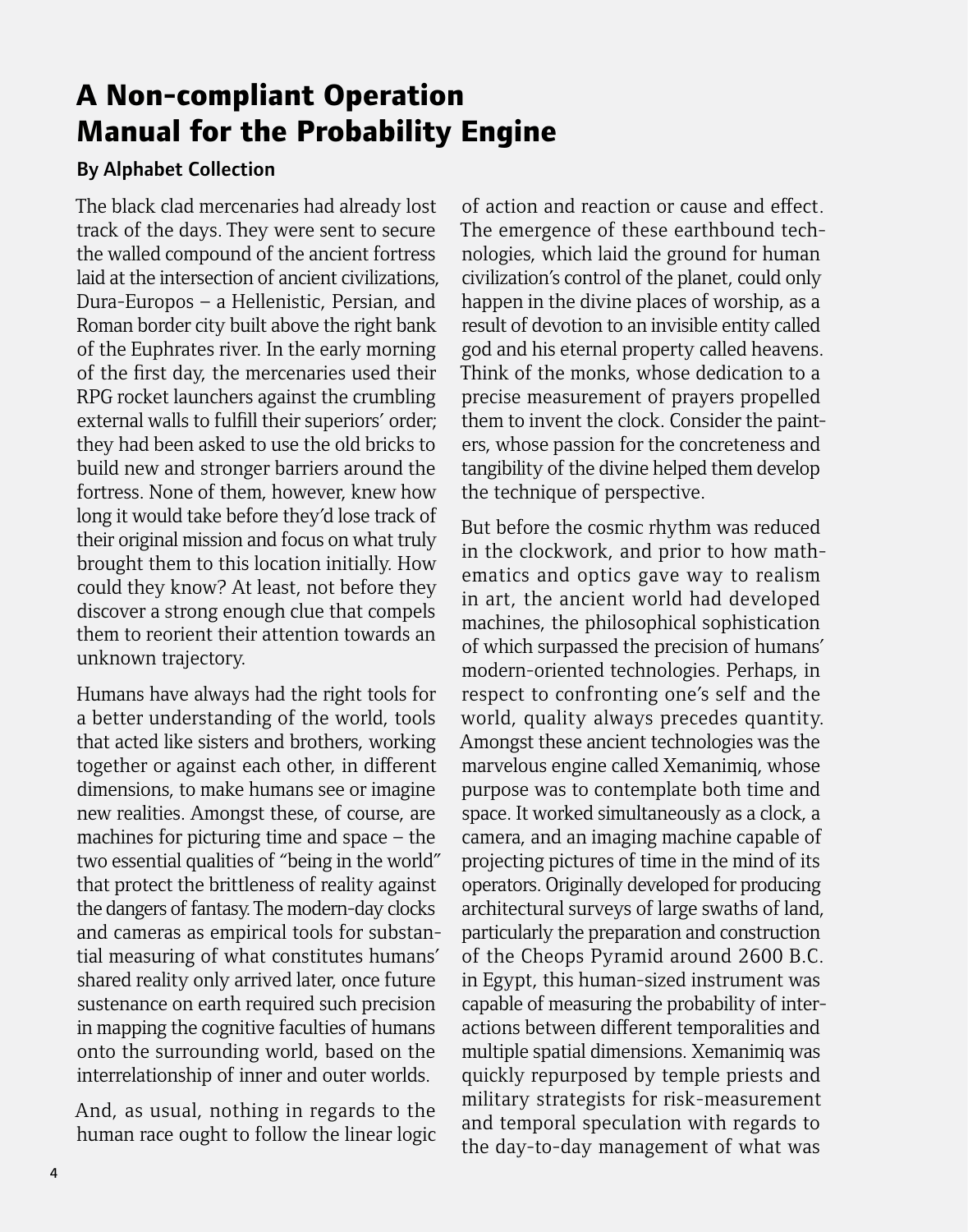considered the wishes of multiple gods and deities. Unlike the contemporary GPS system, which is fastened to the surface of the earth as its active ground zero, the engine was analogous to an endlessly shifting cosmic positioning system (CPS) without a single point of origin. But unlike modern technologies, Xemanimiq was not fully autonomous, and could only be activated like a true work of art. That is, exclusively in close contact with trained operators interested in its powers and capable of unlocking its potentials. In this respect, the engine was always merely one half of the technology it purported to be. Without human interaction, it was just the key to an unspecified lock, and its operational abilities were permanently limited by the humans with whom it interacted.

The significance of Xemanimiq on physical, social, and infrastructural developments in Egypt quickly drew neighboring powers like Assyrians to the kingdom. Their wars failed to help them get a hold of the technology, resulting in the revenge sacking of the capital city of Thebes by Ashurbanipal. Later on, the Greeks tried their hand in discovering the secrets of Egypt. But fueled by their false "Aristoplatonian" binocular vision, their epistemological suspicions towards the existence of such a "magical" device blinded them to the fact that the Egyptian civilization was founded on a completely different set of scientific assumptions. The more esoteric and imaginative Persians, however, were more persistent in pursuing the unknown. Not only did Cyrus the Great attack Egypt to unlock the secrets of the African kingdom, but his subsequent death in the battlefield in 530 B.C. was also the result of the Egyptians' use of Xemanimiq. It was only through sheer luck that Cambyses II, Cyrus' son, who took over the military operation after his father's death, stumbled upon the engine, and captured its trained crew alive in the midst of his victorious battle against the Egyptian pharaoh, Psamtik III.

The engine was then transposed to Persia and not only used to expand Persepolis, but also sent to Jerusalem for Darius the Great's rebuilding of the second Jewish Temple. Quite late to the game, Alexander the Great's crusade from Egypt to India was secretly planned as a way of finding and recovering the technology that was, even back then, considered mysterious and ancient to the Greeks. However, although Alexander was able to conquer Persia and install his own local government to rule over the empire, Xemanimiq was nowhere to be found during the sack of Persepolis.

Buried by the Zoroastrian priests deep in an undisclosed location north of the Persian capital near the city of Istakhr, Xemanimiq was the Persians' best kept secret until the rise of the Sassanid Empire. Brought to power with the help of the Zoroastrian establishment – who were interested in ending Parthian's polytheism and instituting their religion as the official belief system of the new ruling dynasty – Ardeshir I, the first Sassanid king, was advised to covertly unearth Xemanimiq to exploit it towards founding a new statecraft based on a power network consisting of both a strong central and federal government.

But can one truly practice a technique without having devised a plan to align its powers towards virtuous objectives?

By this time, the mysterious engine, while deployed for strategic decision-making by the political ruling elites, had also turned into a god-like fetish by the Zoroastrian priests. Xemanimiq became a double technology for both those who knew how to use knowledge to gain or maintain power, as well as to those who merely possessed and took care of the object of knowledge. The latter were granted equal social and cultural power as the first group of ruling elites. This is why Ardeshir carried Xemanimiq like the biblical Golden Calf to several wars expecting total victory,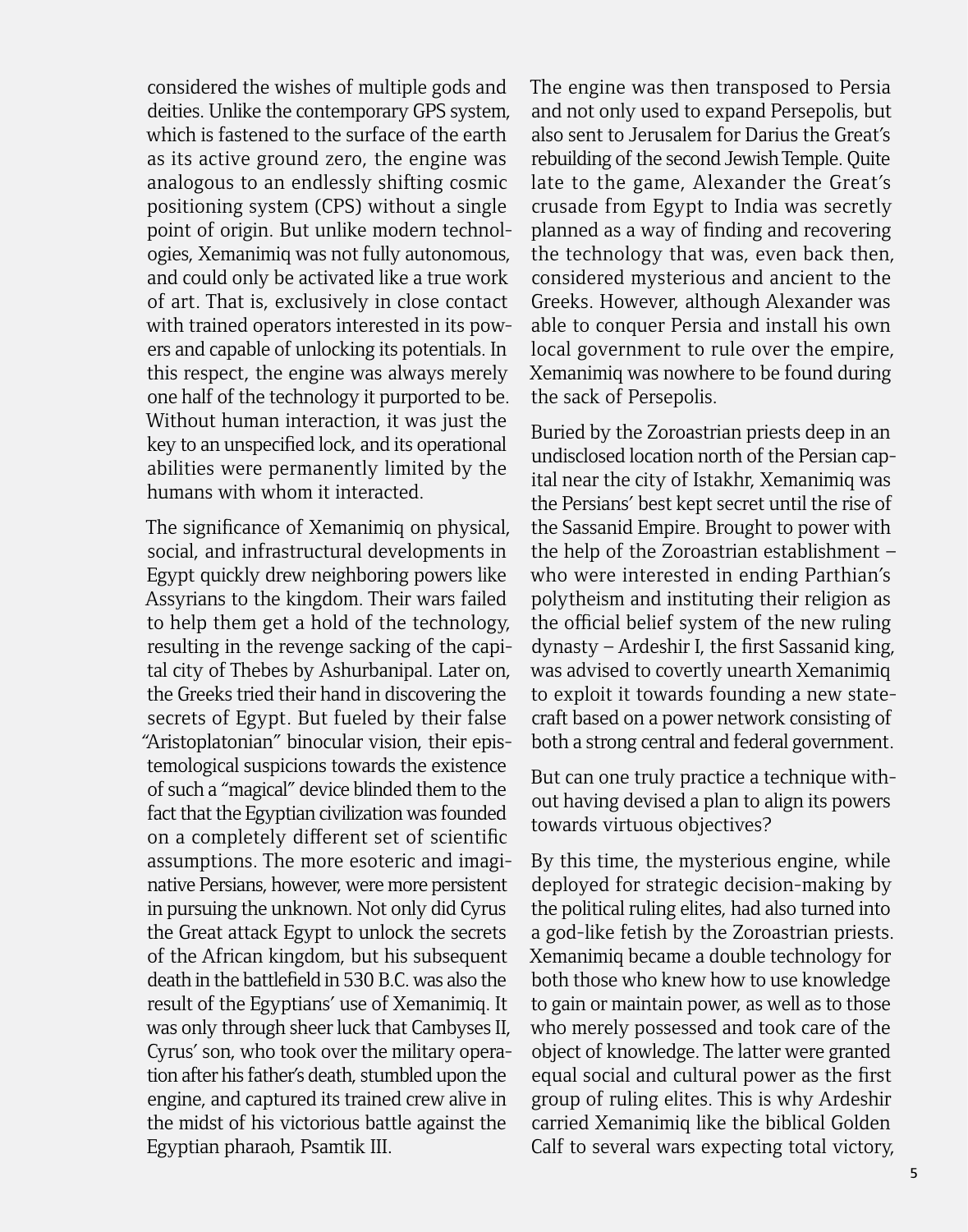including the battles of Hormozdgan with Parthians and Hatra with Romans. In victory, the king would celebrate its magical powers, and in defeats, he would sacrifice its caretakers for their incompetence, never once attempting to invest time and resources on detecting its real operational logic. Things changed rapidly with Shapur I, who replaced Ardeshir, as he met and welcomed the prophet Mani to his court, and against the advice of the Zoroastrian priests, introduced him to Xemanimiq. Already wellversed in the invisible powers of aesthetics and known for his mastery of the art of manuscript painting, the Persian prophet unlocked the mysteries of the engine and developed and wrote its graphical users' manual called *Shabuhragan*, considered to have been lost alongside other works of Mani.

Xemanimiq was last seen and deployed by Shapur in his war against the Romans at Dura-Europos. This time, a new team of caretakers trained by Mani were able to put the machine to proper use. They facilitated the Persian army to not only image-survey the underground strata of the city and plan the construction of a network of tunnels underneath the pavements, but also to speculate on how the Roman army, given their capabilities, would react to their adversaries in such a complex battlefield fought underground. By helping Shapur's army interpret the future knowledge of war technologies for their immanent conditions, Xemanimiq conjured in the mind of its operators the idea of inventing a poisonous gas by mixing asphalt and sulfur, annihilating the enemy soldiers trapped in the closed atmosphere of the machinic-designed underground tunnels. Lost and buried underground in the mayhem of the Persian's chemical warfare against the Romans, were the engine and its young operators. Against Mani's insistence on finding Xemanimiq, the Zoroastrian priests managed to convince Shapur to abandon

the rescue mission in Dura-Europos and order the army's return to the capital. With Xemanimiq gone, and despite the rumors of the king's conversion to Manichaeism during the battle of Dura-Europos, Mani's increasing power over Shapur began to slowly diminish. Soon after the king's death, the Zoroastrian priests conspired against Mani, resulting in his Jesus-like crucifixion by the New Persian Emperor Bahram I in Jundishapur.

\*\*\*

We will never know whether the black clad mercenaries were sent to fortify and secure Dura-Europos, or whether they were directed to this location to investigate the existence of a mythical ancient object. Were their superiors in Mayadin aware of the existence of the hidden and forgotten time-space probability engine? Or had they kept their true objective hidden from their army, fearing that a double agent could intercept the mission? Or could it be possible that Xemanimiq, starving for interaction after more than 1,500 years of dormancy, was activated by the geopolitical tectonic shifts in the region, and was now calling out from underground to be rediscovered by any human agent whatsoever?

At first, the mission seemed crystal clear to the mercenary army: to fortify the ruins as a strategic position so the fighters could use it to defeat the encroaching enemies under the watchful eyes of American, Russian, Syrian, and Israeli drones. According to some rumors, all the foreign armies involved had an interest in the location. Not known was whether this was due to the fortress' strategic position or if they were also searching for something in particular.

A group of child soldiers brainwashed to seek martyrdom were sent earlier to walk around the area and blow up any possible mines with their bodies. They should be the ones credited with finding Xemanimiq. The child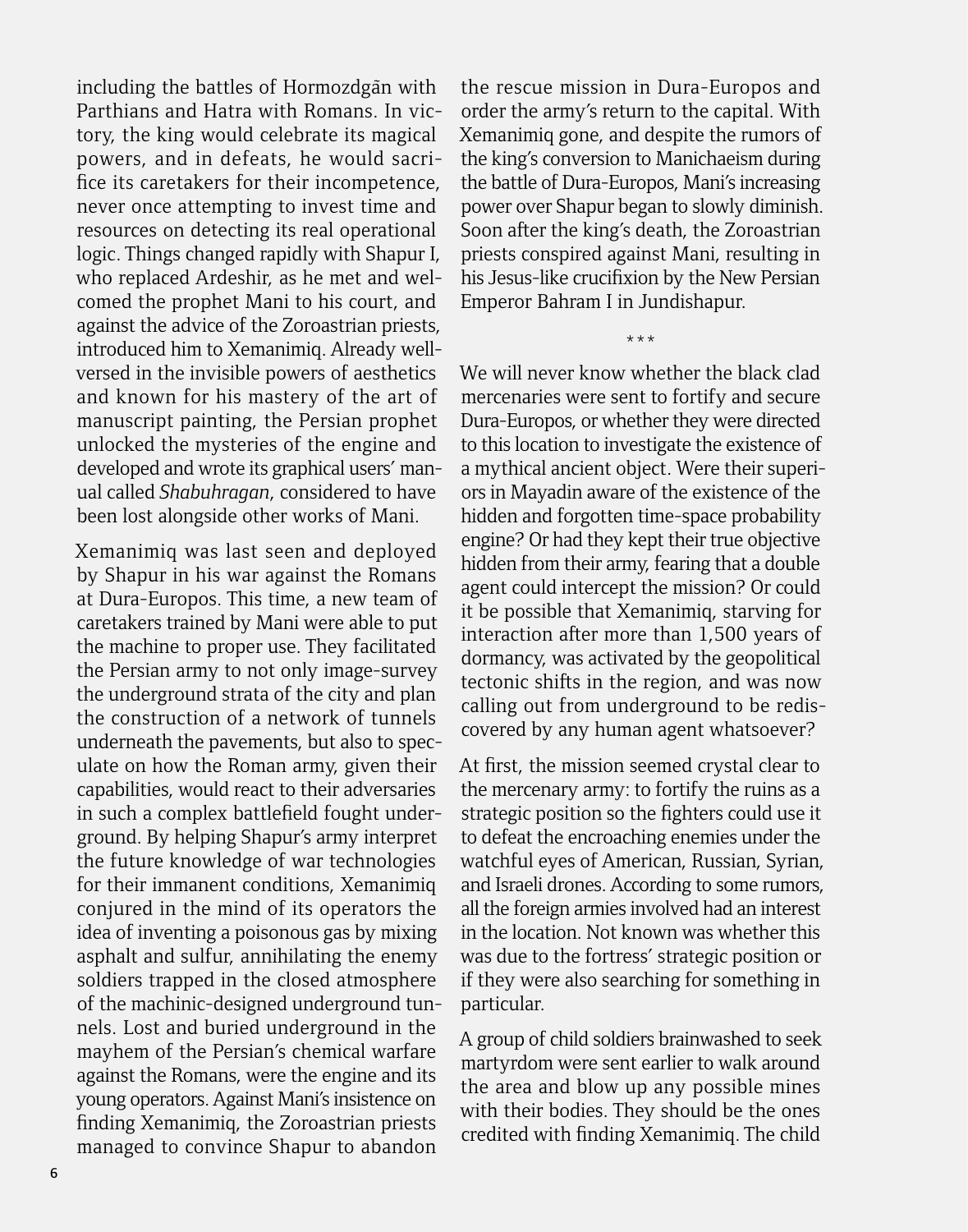soldiers had discovered a small black hole covered with rocks. They entered the spot and discovered a hard and smooth surface underground, where they convinced some of the younger fighters to dig the spot to see if they could find anything worth looting. Soon, the excavation resulted in the discovery of a crate made of black marble. Pulling out the black box out of the ground was a difficult, but rewarding task. Yet, none of the youth dared to crack their discovery open, lest the superiors would get angry and assign them to daunting night shifts in the subzero temperature of the fortress' desert climate.

A few hours later, when the box was finally unbolted, they discovered Xemanimiq, which was sphere-like and in the height of an average human. The marbled surface of the coveted engine was made out of copper, lead, and turquoise-colored glass with a sophisticated dent on its top, perfectly curved into the shape of a human body. Next to it was an illustrated manuscript, handwritten, of course, in an unknown language. The first fight between the group's two superiors erupted over the book's depiction of naked bodies of men and women. One of the older men was angry about the realistic paintings of human genitals and their exact position and placement in a designated spot in the machine's dent. The fight escalated quickly and resulted in the destruction and burning of the book. Divided over the ownership of the engine, one of the superiors was keen on gathering wood for melting the object, convinced that its core must have been made of gold. The more intelligent one, who was angry over the destruction of the book, wanted to try using the equipment with his own naked body. This idea was deemed blasphemous by the other group, causing the argument to become violent as the young mercenaries, grouped behind the two old men, began shooting at each other.

Once the more rational superior won the small battle that took the life of a few fighters, he took off his clothes, climbed onto the machine, and laid on its top facedown. A few minutes later, the engine suddenly came to life, pulsating with a dim green light and a breathing noise that could be seen and heard through the glass parts. Convinced that the object was speaking to him in images, the superior ordered the remaining fighters to sleep and to prepare to go back the next day to where they had found the black marble crate to continue digging deeper.

Not long into the next day's excavation, the fighters hit one of the tunnels dug underneath the city by Shapur's army back during the battle of Dura-Europos. Using their mobile phones, they surveyed the underground construction, realizing that the maze-like tunnels were leading nowhere, except back to where they had first found the black marble crate. Encouraged by this discovery, but also frustrated by its near redundancy, the superior tied his nude body onto the machine for the second time that night. Afterwards, he was convinced that the digging must continue vertically surpassing the tunnels, in the hopes of finding other objects or structures. He told his fighters about the vision of a layered stack of hallways, leading to more loot underneath.

To dig deeper though, they needed explosives. The group started to compile all the available grenades they had not yet used, placing them in the deepest spots of the excavation site. Since they had no timer or any other device to activate the explosion from afar, one of the fighters volunteered to light the fuse. To escape the explosion, they climbed out of the whole and hid on the ground, lying flat on the sand as the wind tried to blanket them with the grains. The volunteer was nowhere to be seen when the ground started shaking, and suddenly they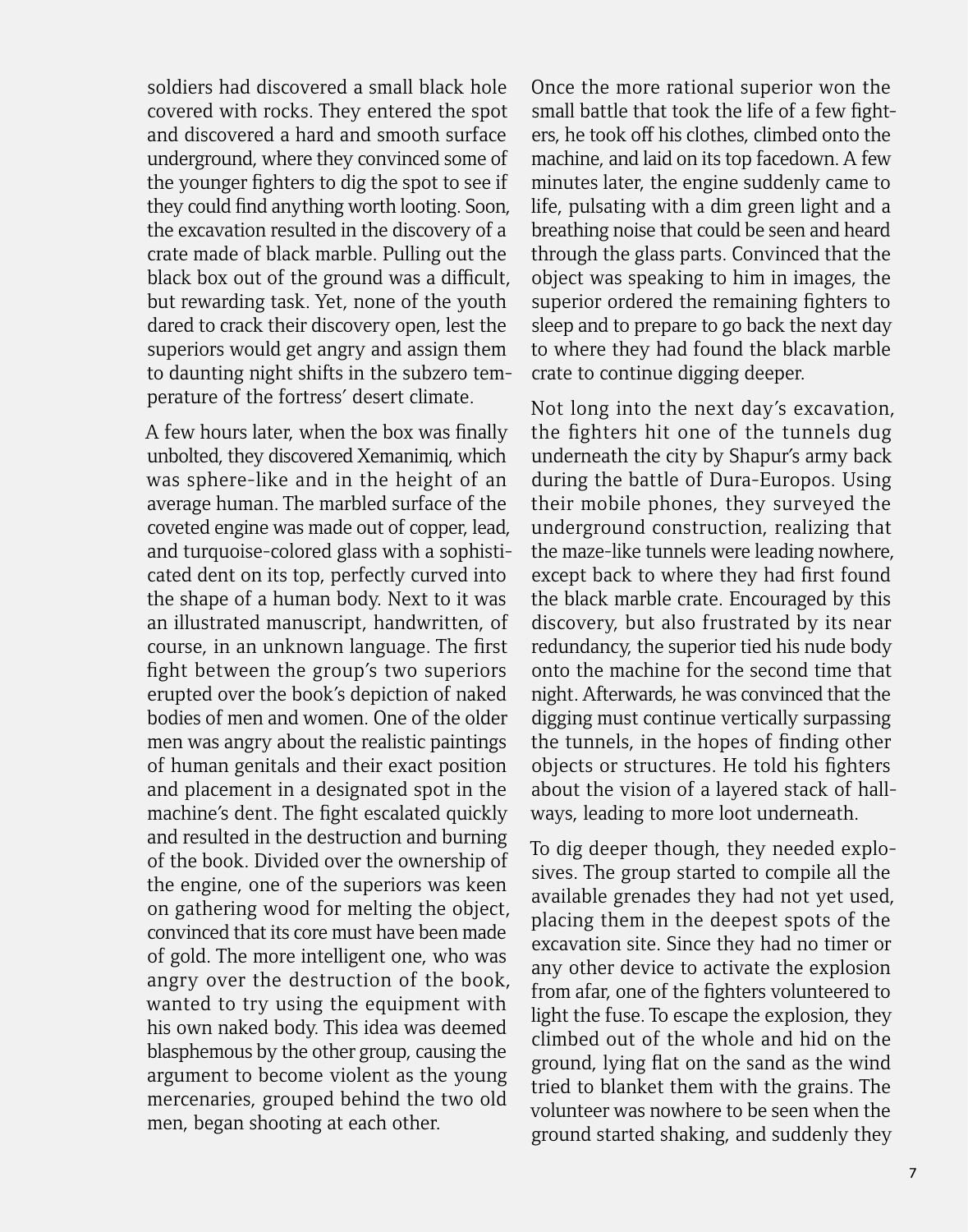heard a man scream in anguish. The man was barely able to join them, only to be hit by the explosion's shockwave as he tried to crawl out of the entrance. What was left of him was quickly buried in a shallow grave without any ceremony.

Cleaning up the rubble and stabilizing the tunnels was easier than they thought. Most of the structures were still steady and only a few of the gigantic stones had been shifted by the explosion's impact whose very spot was completely obliterated. Right behind a massive metal barrier, which had hindered digging, they found a hollow space, and below it, an entrance to a stone cave.

Once gathered, they descended carrying Xemanimiq into the cavern only to realize that the cavern was not only full of sewage, but that the deeper they climbed into the vast cave, the more the place seemed like an ancient trash heap.

While trying to survey the newly discovered areas, they heard a sound slowly encroaching. Alarmed by the explosion, apparently an Israeli bomber squadron had changed the course of its patrol to find the vehicles belonging to the mercenaries. The order from Tel Aviv was swift: carpet bomb the area and kill all possible terrorists, regardless of damages to the ancient site.

Still visible to drones equipped with X-rays and infrared cameras, it would be hard to find the site today, as the Israeli bombardment left no standing structures. With the tunnels and the cave system both collapsed, no one knows what happened to the diggers' expedition. Did they try to use Xemanamiq unsuccessfully to find a way out? One thing is for sure: the undestroyed engine remains underground, craving for more human interaction.

**Alphabet Collection** is an artist collective made up of Mohammad Salemy and Patrick Schabus. It functions as a platform for their ongoing research and practice concerning the idea of mythopoesis.

Mohammad Salemy is an independent Berlin-based artist, critic, and curator from Canada. He holds a BFA from Emily Carr University and an MA in critical curatorial studies from the University of British Columbia. His work has been shown in Ashkal Alwan's Home Works 7 (Beirut, 2015), Witte de With (Rotterdam, 2015), and Robot Love (Eindhoven, 2018). His writings have been published in e-flux, Flash Art, Third Rail, and Brooklyn Rail, Ocula, and Spike. He has curated exhibitions at the Morris and Helen Belkin Art Gallery (2010), Satellite Gallery (2012), and Access Gallery (2013) in Vancouver, as well as Transit Display (2016) in Prague. In 2014, he organized the Incredible Machines conference. Salemy's curatorial experiment *For Machine Use Only* was included in the 11th edition of Gwangiu Biennale (2016).

Patrick Schabus is an independent Berlin-based artist, filmmaker, and curator who holds an MA in visual arts from the Academy of Fine Arts Vienna. He has shown his works in Haus der Kulturen der Welt (Berlin), the Ars Electronica Festival (Linz), Künstlerhaus Wien (Vienna), and the Grazer Kunstverein (Graz). Schabus' films have been shown in international film festivals like Anifilm, Animex and Animateka, Viennale, and the Vienna Independent Film Festival. His writings have been published in *engagée, Malmoe*, and *artmagazine. cc.* From 2015 to 2018, he was the director/curator of the Mandelkern Project. In 2017, he was awarded the honorary prize of the Academy of Fine Arts Vienna.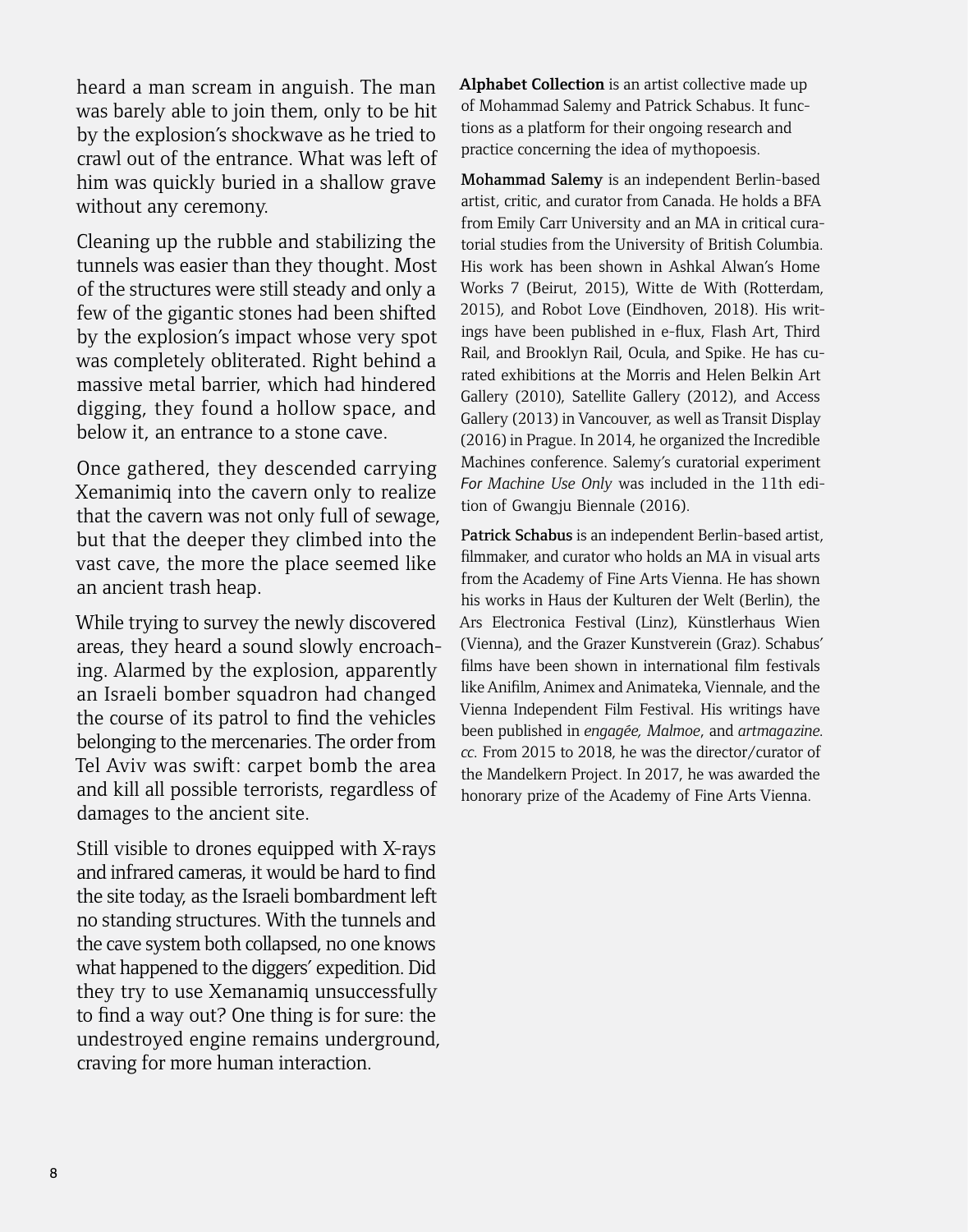#### **Barıs¸ Dog˘rusöz**

b. 1978, Istanbul, Turkey Lives and works between Beirut, Lebanon and Istanbul, Turkey

Barıs Doğrusöz received a BA in Visual Arts and an MFA from the Haute École des Arts du Rhin – École Supérieure des Beaux-Arts Le Quai (HEAR), France. He completed fellowships at the Home Workspace Program, Ashkal Alwan, Beirut (2015-2016) and the March Project residency, Sharjah Art Foundation, UAE (2018).

Doğrusöz's works have been presented in exhibitions, festivals, and symposia at the Shariah Art Foundation, UAE (2018): Beirut Art Center, Lebanon (2018); Carré d'Art – Musée d'art contemporain de Nîmes, France (2018); KADIST, Paris, France (2017); Sharjah Biennial 13, UAE (2017); 3rd Nanjing International Art Festival (Academic Award), Nanjing Museum, China (2017); 44th Salon Nacional de Artista, Perreira, Colombia (2016); Van Abbemuseum, Eindhoven, the Netherlands (2016); Asia Culture Center, Gwangju, South Korea (2015); nGbK, Berlin, Germany (2015); SALT Beyog˘lu Istanbul, Turkey (2015); *Crossing Borders*, University of St Andrews, Scotland (2014); San Sebastián International Film Festival, Donostia-San Sebastián, Spain (2012); the International Short Film Festival Oberhausen, Germany (2011); Istanbul International Film Festival, Turkey (2010); among others.

#### Works on display

#### Twin Gallery 1

Sand Storm and the Oblivion, 2017 Two-channel video installation, 8'30"

#### Twin Gallery 2

Beneath Crowded Skies, 2019 Two-channel video installation, 10'30"

#### بارش دوروسوز

ولد يف ،١٩٧٨ إسطنبول، تركيا يعيش ويعمل بني بريوت، لبنان وإسطنبول، تركيا حاز بارش دوروسوز على شهادة في الفنون التشكيليّة<br>. وماجستري يف الفنون الجميلة من كلية الفنون يف راين – الكلية العليا للفنون الجميلة لو كاي، فرنسا. شارك يف إقامات فنيّة في برنامج فضاء أشغال داخليّة، أشكال<br>أ ألوان، بروت، لبنان (٢٠١٥-٢٠١٦) وفي برنامج الإقامة التعليمي «مشروع مارس»، مؤسّسة الشارقة للفنون،<br>الامارات (٢٠١٨).

عُرضت أعماله في معارض ومهرجانات وندوات، من<br>ضمنها مؤسِّسة الشارقة للفنون، الإمارات (٢٠١٨)؛<br>مركز بيروت للفن، لبنان (٢٠١٨)؛ كاريه دار – متحف الفن المعاصر في نيم، فرنسا (٢٠١٨)؛ كاديست، باريس، فرنسا )٢٠١٧(؛ بينايل الشارقة للفنون ،١٣ اإلمارات )٢٠١٧(؛ مهرجان نانجينغ العاملي للفنون (جائزة أكادمية)، متحف نانجينغ، الصنْ؛ صالون ناسيونال دي أرتيستا، برييرا، كولومبيا؛ ڤان أبيميوزيوم، آيندهوفن، هولندا )٢٠١٦(؛ مركز آسيا للثقافة، غوانغجو، كوريا الجنوبيّة (٢٠١٥)؛ nGbK، برلين، ألمانيا<br>. )٢٠١٥(؛ سالت بيوغلو إسطنبول، تركيا )٢٠١٥(؛ »عبور الحدود«، جامعة سانت أندروز، اسكتلندا؛ مهرجان سان سيباستيان العاملي لألفالم، دونوستيا سان سيباستيان، اسبانيا؛ مهرجان أوبرهاوزن العاملي لألفالم القصرية، أملانيا )٢٠١١(؛ مهرجان إسطنبول العاملي لألفالم، تركيا )٢٠١٠(؛ وغريها.

**األعامل املعروضة**

**الصالة املتناظرة ١ العاصفة الرملية والنسيان، ٢٠١٧** تجهيز فيديو من قناتني، ٨ دقائق ٣٠ ثانية

**الصالة املتناظرة ٢ ّة، ٢٠١٩ تحت الساموات املكتظ** تجهيز فيديو من قناتني، ١٠ دقائق ٣٠ ثانية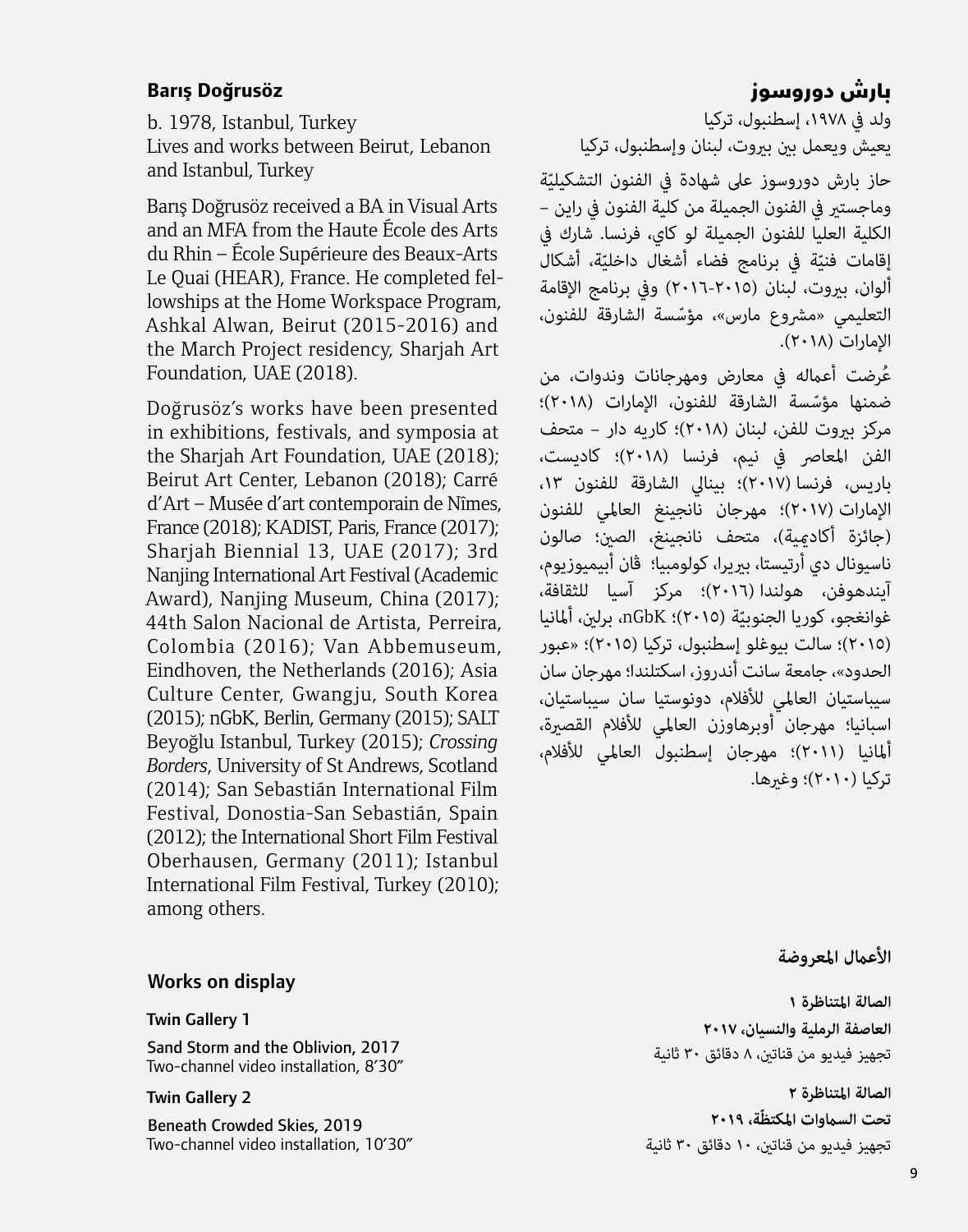مل مير وقت طويل يف حفريات اليوم التايل، حتى أصاب المقاتلون أحد الأنفاق المحفورة أسفل المدينة من قبل جيش سابور يف معركة دورا أوروبوس. وباستخدام الهواتف املحمولة، مسحوا البناء تحت األرض، مدركني أن الأنفاق الشبيهة بالمتاهة لم تكن تقود إلى أي مكان، باستثناء العودة إلى المكان الذي عثروا فيه لأول مرة<br>على صندوق الرخام الأسود. متشجعًا بهذا الاكتشاف، لكن أيضًا بسبب الإحباط من شبه التكرار، ربط الرئيس جسمه العاري باآللة للمرة الثانية يف تلك الليلة. وبعد ذلك، كان مقتنعًا بأن الحفر يجب أن يستمر عموديًا في شكل يتجاوز الأنفاق، على أمل العثور على أشياء أو هياكل أخرى. وأخرب املقاتلني عن رؤية كومة طبقات من املمرات، تؤدي إىل مزيد من املرسوقات املوجودة تحتها.

يك يحفروا بشكل أعمق، كانوا بحاجة إىل متفجرات. بدأت المجموعة في تجميع كل القنابل اليدوية التي لم تستخدمها بعد، ووضعها يف أعمق مواقع الحفر. ومبا أنهم مل ميلكوا جهاز توقيت أو أي جهاز آخر لتفعيل االنفجار من بعيد، تطوع أحد املقاتلني إلشعال الفتيل. للهروب من االنفجار، خرجوا من الحفرة واختبأوا عىل األرض، مستلقني عىل الرمال بينما حاولت الريح أن تغمرهم به. لم يتمكّنوا رؤية المتطوع عندما بدأت الأرض تهتز، وفجأة سمعوا رجلًا يصرخ كربًا. كان الرجل بالكاد قادرًا على الانضمام إليهم، فقد تعرض<br>لصدمة الانفجار عندما حاول الزحف من المدخل. وسرعان ُ ما دِفن ما تبقى منه يف قرب ضحل من دون أي مراسم.

كان تنظيف الأنقاض وتثبيت الأنفاق أسهل مما ظنوا. وكانت غالبية الهياكل ال تزال ثابتة ومل يتغري سوى عدد قليل من الأحجار الضخمة بسبب أثر الانفجار الذي دُمّر<br>موقعه قامًا. خلف حاجز معدني ضخم، أعاق الحفر، وجدوا مساحة فارغة، وأسفله، وجدواً مدخلًا إلى كهف حجري.

فور تجمعهم، نزلوا حاملني الزمنميق إىل الكهف ليدركوا أن الكهف لم يكن مليئًا ممياه المجاري فقط، بل كلما نزلوا يف الكهف الشاسع، بدا املكان وكأنه كومة قاممة قدمية.

أثناء محاولتهم مسح املناطق املكتشفة حديثًا، سمعوا صوتًا يزحف ببطء. يبدو أن سربًا من القاذفات الإسرائيلية،<br>ـ أقلقه الانفجار، غير مسار دوريته فعثر على المركبات التي تنتمي إلى المرتزقة. وكان الأمر الصادر من تل أبيب سريعًا: قُصفت المنطقة بالقنابل وقُتل جميع الإرهابيين المحتملين، بغض النظر عن الأضرار التي قد تلحق بالموقع القديم.

ًا للطائرات من دون طيار، فيام ال يزال املوقع مرئي المجهزة بكاميرات الأشعة السينية والأشعة تحت الحمراء، سيكون من الصعب العثور عىل املوقع اليوم، إذ أن القصف اإلرسائييل مل يرتك أي هياكل قامئة. ومع انهيار نظام الأنفاق والكهوف، لا أحد يعرف ما حدث لحملة الحفارين. هل حاولوا استخدام الزمنميق من دون جدوى للعثور عىل طريقة للخروج؟ هناك يشء واحد مؤكد: ال يزال املحرك غري املدمر تحت األرض، متلهفًا ملزيد من التفاعل البشري.

**ألفابيت كوليكشن** هي جامعة فنية مؤلفة من محمد سالمة وباتريك شابوس. وهي تعمل كمنصة لبحوثهما وممارساتهما المستمرة في ما يتعلق بفكرة الكتابة امليثولوجية.

<mark>محمد سلامة</mark> هو فنان مستقل وناقد وقيّم كندي يتخذ من برلين مقرًا. حاز على درجة البكالوريوس في الفنون الجميلة من جامعة إمييل كار ودرجة املاجستري يف دراسات التنسيق النقدية من جامعة كولومبيا البريطانية. عرض أعماله في معرض «أشغال داخلية ٧» من تنظيم أشكال ألوان (بيروت، ٢٠١٥)، ومركز «ويت دو ويذ» )روتردام، ٢٠١٥(، ومعرض »روبوت لوف« )ايندهوفن، ٢٠١٨(. نُشِرت كتاباته في «إي فلاكس»، و«فلاش آرت»، و«ثيرد رايل»، و»بروكلني رايل«، و»أوكيوال«، و»سبايك«. نظّم معارض يف »معرض موريس أند هيلني بلكني للفنون« )٢٠١٠(، و»معرض ساتاليت« )٢٠١٢(، و»معرض أكسس« )٢٠١٣( يف فانكوفر، وكذلك »معرض ترانزيت« )٢٠١٦( يف براغ. يف العام ،٢٠١٤ نظم مؤمتر «آلات لا تُصدَّق». ضُمِّنت تجربة سلامة للتنسبق بعنوان «لاستخدام الآلات فقط» في النسخة الحادية عشرة من بينالي غوانغجو (٢٠١٦).

**باتريك شابوس** هو فنان مستقل ومخرج أفلام وقيّم مقيم في برلين، يحمل درجة الماجستير فى الفنون البصرية من أكادمية الفنون الجميلة في فيينا. عرض أعماله في «بيت الثقافات العالمية» (برلين)، ومهرجان آرس إلكترونيكا (لينتس)، و«كونتسلرهاوس فيينا»، و«غرايزر كونستفبرين». عُرضت أفلامه في مهرجانات سينمائية دولية مثل «أنيفيلم» و«أنيمكس» و«أنيماتيكا» و«فيينالي» ومهرجان فيينا للأفلام المستقلة. نُشِرت كتاباته في «إنغاجيه»، و»ماملو«، وcc.artmagazine. بني العامني ٢٠١٥ و،٢٠١٨ شغل منصب مدير / منسق مشروع «ماندلكرن». في العام ٢٠١٧، حصل على الجائزة الفخرية لأكادمية الفنون الجميلة في فيينا.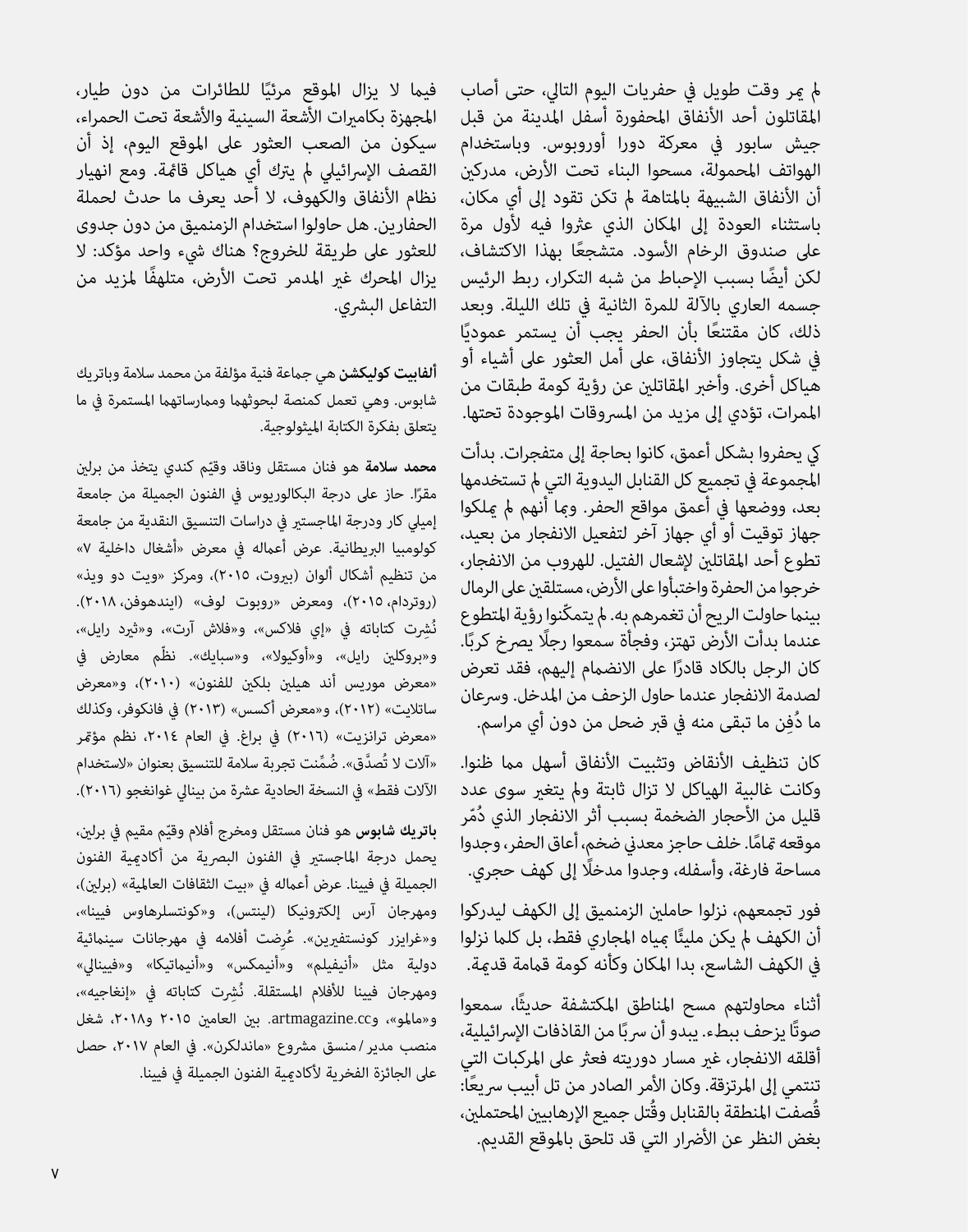استحضر الزمنميق في عقل مشغليه فكرة اختراع غاز سام عن طريق مزج اإلسفلت والكربيت، وإبادة جنود العدو المحاصرين في الجو المغلق للأنفاق المصممة آليًا<br>يبن تحت الأرض. ضاع المحرك ومشغّلوه الشباب ودُفنوا تحت األرض يف خضم الحرب الكياموية الفارسية ضد الرومان. وخالفًا إلرصار ماين عىل إيجاد الزمنميق، متكن الكهنة الزرادشتيني من إقناع سابور بالتخيل عن مهمة اإلنقاذ يف دورا أوروبوس واألمر بعودة الجيش إىل العاصمة. مع اختفاء الزمنميق، وعىل الرغم من اإلشاعات حول اعتناق امللك املانوية خالل معركة دورا أوروبوس، بدأ النفوذ املتزايد ملاين عىل سابور يف التقلص ببطء. بعد موت امللك مباشرةً، تآمر الكهنة الزرادشتيون على ماني، ما أسفر عن صلبه الشبيه بصلب املسيح بأمر من اإلمرباطور الفاريس الجديد بهرام الأول في جنديسابور.

لن نعرف أبدًا ما إذا كان المرتزقة الذين يرتدون ملابس<br>سوداء أُرسِلوا لتحصين دورا أوروبوس وتأمينها، أو ما إذا كانوا وُجِّهوا إلى هذا الموقع للتحقيق في وجود شيء قديم<br>أسطوري. هل كان رؤساؤهم في الميادين على دراية بوجود محرك الاحتمال الزمني والمكاني المخبأ والمنسي؟ أم أنهم ًا عن جيشهم، خوفًا من أن أبقوا هدفهم الحقيقي مخفي يعترض عميل مزدوج المهمة؟ أو هل من الممكن أن يكون<br>الزمنمبق، الذي يتضور جوعًا للتفاعل بعد أكثر من ١٥٠٠ سنة من السكون، جرى تنشيطه من خلال التحولات الزلزالية الجيوسياسية يف املنطقة، وكان ينادي اآلن من تحت الأرض ليُعاد اكتشافه من قِبل أي وكيل بشري أيًا كان؟

\*\*\*

يف البداية، بدت املهمة واضحة للجيش املرتزق: تحصني الخرائب كموقع اسرتاتيجي حتى يتمكن املقاتلون من استخدامها لإلحاق الهزمة بالأعداء الزاحفين تحت الأعين الساهرة للطائرات من دون طيار األمريكية والروسية والسورية واإلرسائيلية. ووفق بعض الشائعات، كانت لكل الجيوش الأجنبية المعنية مصلحة في الموقع. ولم يكن معروفًا ما إذا كان هذا يعود إىل املوقع االسرتاتيجي ً للقلعة أو إذا كانت الجيوش تبحث أيضا عن يشء معني.

وُرسلت مجموعة من الجنود الأطفال المغسولة أدمغتهم طلبًا للشهادة في وقت سابق للتجوّل في المنطقة وتفجير أي ألغام محتملة بأجسادهم. يجب أن يعود إليهم الفضل يف العثور عىل الزمنميق. كان الجنود األطفال

اكتشفوا ثقبًا أسود صغيرًا مغطى بالحجارة. دخلوا المكان<br>متصفوا ثقبًا أسود صدر واكتشفوا سطحًا صلبًا وناعمًا تحت الأرض، حيث أقنعوا<br>بعض المقاتلن الأصغر سنًا بحفر البقعة لمعرفة ما إذا كان بإمكانهم العثور على أي شيء يستحق النهب. سرعان ما نتج عن الحفريات اكتشاف صندوق مصنوع من الرخام األسود. كان سحب الصندوق األسود من األرض مهمة صعبة لكن مجزية. مع ذلك، مل يجرؤ أي من الشباب على فتح اكتشافهم بالكسر، خشية أن يغضب الرؤساء ويكلفوهم بنوبات ليلية شاقة يف درجة حرارة تقل عن الصفر يف املناخ الصحراوي للقلعة.

بعد ساعات قليلة، عندما فُتِح الصندوق أخيرًا، اكتشفوا الزمنميق، الذي كان يشبه الجسم الكروي ويبلغ طوله طول الإنسان العادي. كان السطح الرخامي للمحرك المرغوب<br>مصنوعًا من النحاس والرصاص والزجاج ذي اللون الفيروزي مع تجويف متطور على قمته، منحن في شكل مثالي على شكل جسم اإلنسان. وبجانبه كانت مخطوطة مصورة مكتوبة بخط اليد، بالطبع، بلغة غري معروفة. اندلعت المعركة الأولى بين رئيسي المجموعة حول تصوير الكتاب ألجسام عارية لرجال ونساء. وكان أحد الرجلني األكرب ًا يف شأن اللوحات الواقعية لألعضاء التناسلية البشرية وموقعها الدقيق ووضعها في بقعة محددة في تجويف الآلة. تصاعد القتال بسرعة وتسبب في تدمر الكتاب وحرقه. وكان أحد الرئيسين اللذين اختلفا على<br>ملكية المحرك، حريصًا على جمع الخشب لإذابة الشيء، مقتنعًا بأن جوهره يجب أن يكون مصنوعًا من الذهب. أراد الشخص الأكثر ذكاءً، الذي كان غاضبً<br>... الكتاب، محاولة استخدام الجهاز بجسده العاري. واعتربت المحموعة الأخرى هذه الفكرة تجديفية، ما حول المناقشة إىل عنيفة عندما بدأ املرتزقة الشباب، الذين انقسموا خلف ً الرجلني البالغني، يف إطالق النار عىل بعضهم بعضا.

عندما فاز الرئيس الأكثر عقلًا بالمعركة الصغيرة التي أودت بحياة عدد قليل من املقاتلني، خلع ثيابه، وصعد إىل اآللة، واستلقى عليها ووجهه إىل أسفل. بعد بضع دقائق، تحرك المحرك فجأة، نابضًا بنور أخضر قاتم وصوت يشبه صوت التنفس أمكنت رؤيتهما وسماعهما من خلال الأجزاء<br>الزجاجية. اقتناعًا منه بأن الشيء كان يتحدث إليه في صور، أمر الرئيس المقاتلين المتبقين بالنوم والاستعداد للعودة في اليوم التالي إلى المكان الذي وجدوا فيه صندوق الرخام الأسود لمواصلة الحفر.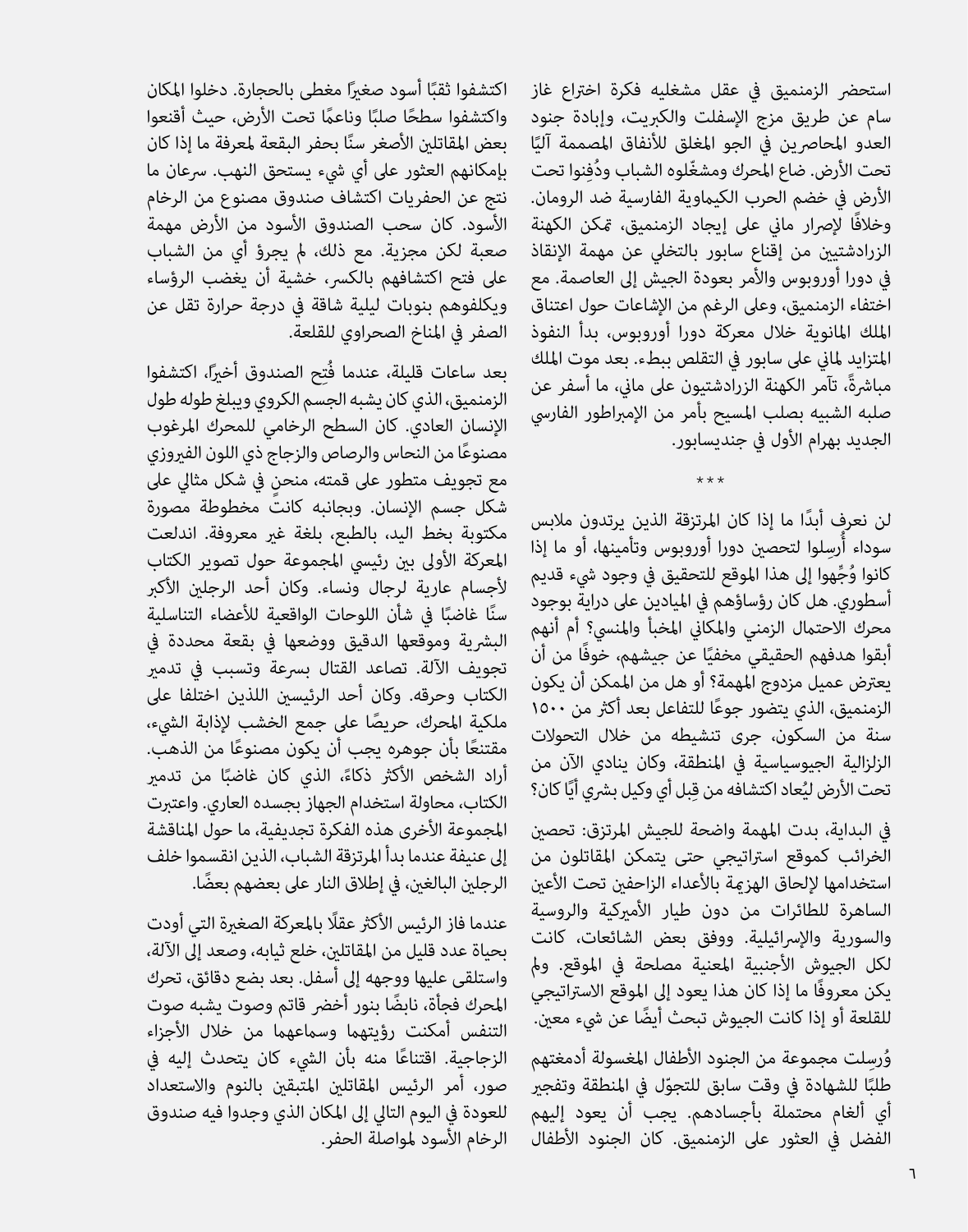حاول اليونانيون للمرة الأولى اكتشاف أسرار مص . لكن شكوكهم املعرفية بوجود جهاز »سحري«، التي غذتها رؤيتهم «الأرسطية الأفلاطونية» الخاطئة، أعمتهم عن حقيقة أن الحضارة المصرية تأسست على مجموعة<br>مختلفة <sup>ج</sup>امًا من الافتراضات العلمية. ومع ذلك، كان الفرس الأكثر باطنية وإبداعًا أكثر ثباتًا في ملاحقة<br>المجهول. لم يقتصر الأمر على هجوم قورش الكبير على مصر لفتح أسرار المملكة الإفريقية، بل إن موته اللاحق يف ساحة املعركة يف العام ٥٣٠ ً قبل امليالد كان أيضا نتيجة لاستخدام المصرين للزمنميق. وفقط من خلال الحظ المطلق، عثر قمبيز الثاني، ابن قورش الذي تولى العملية العسكرية بعد وفاة والده، عىل املحرك، واعتقل طاقمه المدرّب على قيد الحياة في خضم معركته الظافرة ضد<br>الفرعون المصري، بسماتيك الثالث.

ثم نُقِل المحرك إِلى بلادٍ فارس، ولم يُستخدَمٍ فقط لتوسيع برسبوليس، بل أُرسِل أيضًا إلى القدس من أجل إعادة بِناء داريوس الأكبر للمعبد اليهودي الثاني. وفي وقت متأخر<br>جدًا من اللعبة، خُطِّط سرًّا لحملة الإسكندر الأَكبر من مص إلى الهند كطريقة لإيجاد التكنولوجيا واستعادتها. فالتكنولوجيا كانت، حتى يف ذلك الحني، تُعتَب غامضة وقدمية بالنسبة إىل اليونانيني. ومع ذلك، وعىل الرغم من أن اإلسكندر متكن من غزو بالد فارس وتثبيت حكومته ّ املحلية الخاصة لحكم اإلمرباطورية، مل يتمكن من العثور عىل الزمنميق يف أي مكان خالل حصار برسبوليس.

فقد دفنه الكهنة الزرادشتين في موقع غبر معروف في شمال العاصمة الفارسية قرب مدينة إصطخر. فالزمنميق كان أكثر الأسرار حفظًا لدى الفرس حتى صعود الإمبراطورية الساسانية. وبعد وصول أردشري األول إىل السلطة كأول ملك ساساين مبساعدة املؤسسة الزرادشتية – التي كانت مهتمة بإنهاء تعدد اآللهة لدى الفرثيني وإقامة دينها كنظام إماني رسمي للسلالة الحاكمة الجديدة– نُصِح باكتشاف الزمنميق سرًا لاستغلاله نحو تأسيس فن جديد<br>للحكم بعتمد على شبكة للسلطات تتكون من حكومة ً مركزية وفيديرالية قوية معا.

ً لكن هل ميكن للمرء حقا أن ميارس تقنية من دون وضع خطة ملواءمة صالحياتها مع أهداف حميدة؟

في هذا الوقت، حُوِّل المحرك الغامض، أثناء نشره لاتخاذ<br>القرارات الاستراتيجية من قبل النخبة الحاكمة السياسية، إىل صنم شبيه باإلله، من قبل الكهنة الزرادشتيني. وأصبح الزمنميق تكنولوجيا مزدوجة لكل من أولئك الذين عرفوا كيفية استخدام املعرفة للحصول عىل السلطة أو الحفاظ عليها، وكذلك لأولئك الذين امتلكوا موضوع المعرفة<br>فقط واعتنوا به. مُنحت هذه المجموعة الأخيرة سلطة اجتماعية وثقافية متساوية على غرار المجموعة الأولى من النخب الحاكمة. وهذا هو السبب يف حمل أردشري الزمنميق مثل العجل الذهبي التورايت إىل عدة حروب متوقعًا النصر الكامل، ما في ذَلك معركتَي هرمزغان مع الفرثيين والحضر مع الرومان. عند النصر، كان الملك يحتفل بالقوى السحرية للزمنميق، وعند الهزائم، يضحي مبشغليه بسبب عدم كفاءتهم. ومل يحاول مرة أن يستثمر الوقت واملوارد يف الكشف عن منطقه التشغييل الحقيقي. تغيرت الأمور بسرعة مع سابور الأول، الذي حل محل أردرشري، إذ التقى بالنبي ماين ورحب به ّفه يف بالطه، وخالفًا لنصيحة الكهنة الزرادشتيني، عر عىل الزمنميق. متكن النبي الفاريس، الضليع بالفعل يف القوى الخفية للجامليات واملعروف بإتقانه فن رسم ّ املخطوطات، من فك ألغاز املحرك ووضع الدليل املصور ملستخدميه وكتبه يف عمل أسامه »شابورغان«، وهو من بين الأعمال المفقودة لماني.

شوهد الزمنميق ونُشِرِ آخر مرة من قبل سابور في حربه ضد الرومان يف دورا أوروبوس. وهذه املرة، متكن فريق جديد من المشغلن الذين دربهم ماني من استخدام الآلة استخدامًا سليمًا. فهم سهّلوا للجيش الفارسي ليس فقط مسحًا صوريًا للطبقات الباطنية للمدينة والتخطيط لبناء شبكة من الأنفاق تحت الطرق المرصوفة، بل أيضًا التكهن بكيفية رد الجيش الروماني، نظرًا إلى قدراته، على<br>-خصومه يف معركة معقدة كهذه خيضت تحت األرض. من خالل مساعدة جيش سابور عىل تفسري املعرفة المستقبلية لتكنولوجيات الحرب وفق ظروفهم الحاضرة،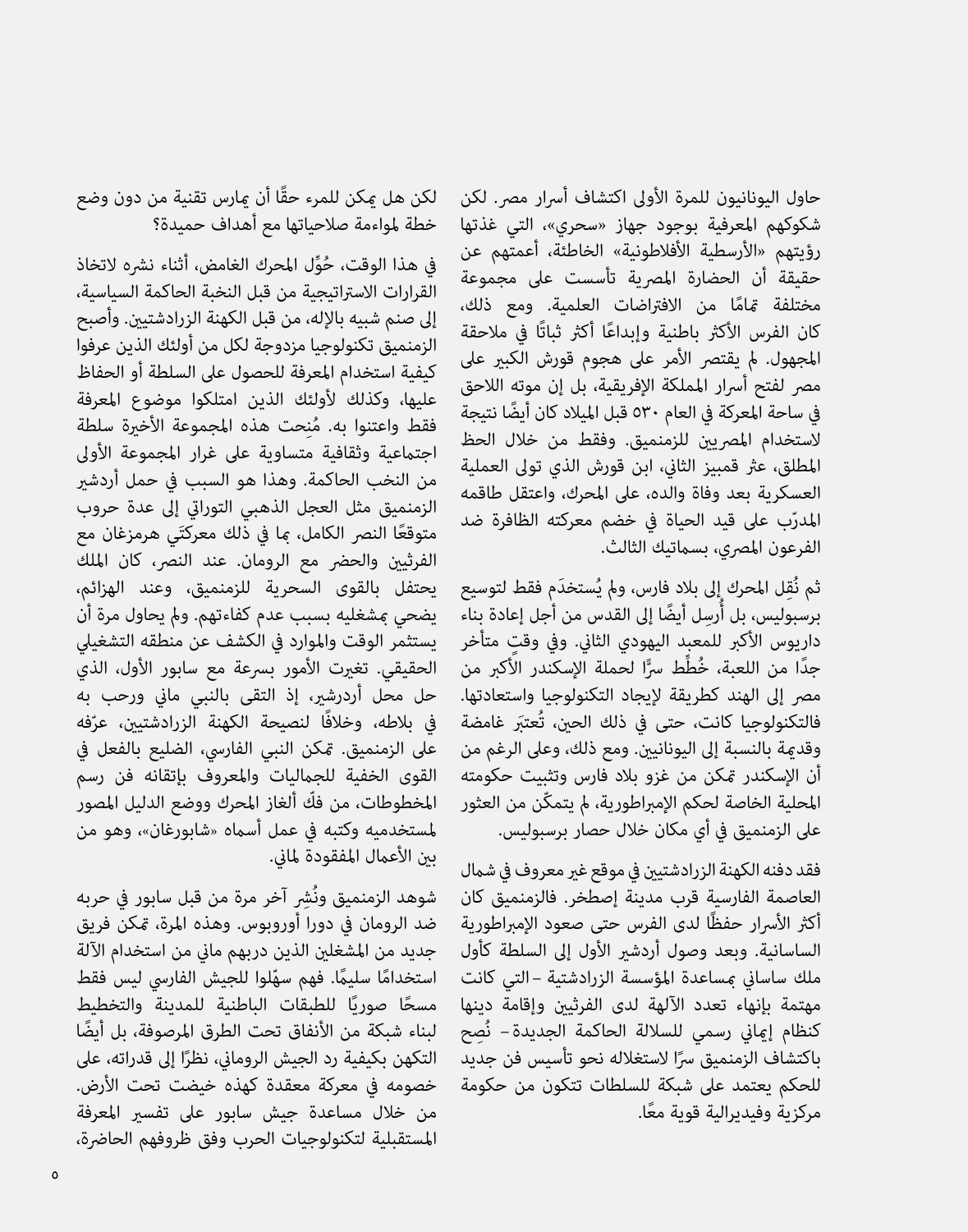## دليل تشغيل غير ممتثل لمحرك االحتمال

#### ألفابيت كوليكشن

أضاع المرتزقة الذين يرتدون ملابس سوداء مسار الأيام. كانوا قد أُرسِلوا لتأمين المجمع المحصّن للقلعة القدمة القامئة عند تقاطع الحضارات القدمية، دورا أوروبوس – املدينة الحدودية الهلنستية والفارسية والرومانية املبنية عىل الضفة اليمنى لنهر الفرات. يف الصباح الباكر من اليوم األول، استخدم املرتزقة قاذفاتهم الصاروخية (آر بي جي) على الجدران الخارجية المتداعية تنفيذًا لأوامر رؤسائهم؛ كان طُلِِب منهم استخدام الطوب القديم لبناء حواجز جديدة وأقوى حول القلعة. ومع ذلك، مل يعرف أي منهم املدة التي سيستغرقونها قبل أن يضيعوا مسار مهمتهم الأصلية ويركزوا على ما قد جاء بهم بالفعل إىل هذا املوقع يف البداية. كيف سيعرفون؟ عىل األقل، ليس قبل أن يكتشفوا دليلًا قويًا مِا يكفي يجبرهم على إعادة توجيه انتباههم نحو مسار غري معروف.

كانت لدى البشر دامًا الأدوات المناسبة لفهم العالم بشكل أفضل، الأدوات التي تؤدّي دور الأخوات والأخوة، إذ تعمل<br>معًا أو ضد بعضها بعضًا، في أبعاد مختلفة، لجعل البشر يرون حقائق جديدة أو يتخيلونها. ومن بن هذه الأدوات، بالطبع، هناك آالت لتصوير الوقت واملساحة – وهام الصفتان الأساسيتان لـ«الوجود في العالم» اللتان تحميان هشاشة الواقع من أخطار الخيال. ومل تصل الساعات والكامبرات الحديثة كأدوات تجريبية للقياس الجوهري لما يشكل حقيقة مشرتكة لإلنسان إال يف وقت الحق، مبجرد أن أصبح العيش المستقبلى على الأرض يتطلب هذه الدقة في رسم خرائط القدرات المعرفية للبشر في العالم المحيط، على أساس الترابط بين العالمين الداخلي والخارجي.

وكام هو معتاد، ال ينبغي أن يتبع أي يشء يتعلق بالجنس البرشي املنطق الخطي للفعل ورد الفعل أو السبب والنتيجة. فظهور هذه التكنولوجيات األرضية، التي أرست أرضية لتحكم الحضارة البشرية بالكوكب، لم يكن عكن أن يحدث إلا في أماكن العبادة، كنتيجة للتكرس لكيان غبر مرئي ِّ اسمه اإلله وممتلكاته األبدية املسامة الساموات. فكر يف الرهبان، الذين دفعهم إخالصهم لقياس دقيق للصلوات إىل ِّ اخرتاع الساعة. فكر يف الرسامني، الذين ساعدهم شغفهم بتجسيد اإلله وملموسيته عىل تطوير تقنية املنظور.

لكن قبل اختصار الإيقاع الكونى في الساعة، وقبل أن تفسح الرياضيات والبصريات المجال أمام الواقعية في الفن، كان العالم القديم طور آلات، تفوق تطورها الفلسفي على دقة التكنولوجيات اإلنسانية الحديثة التوجه. رمبا، يف ما يتعلق مبواجهة الذات والعامل، تسبق الجودة دامئًا الكمية. ومن بني هذه التكنولوجيات القدمية، كان هناك محرك رائع اسمه الزمنميق، وكان هدفه التأمل يف الوقت واملكان. وهو عمل، يف نفس الوقت، كساعة وكامريا وآلة تصوير قادرة على عرض صور الوقت في ذهن مشغّليه. طُوِّرت هذه الأداة في الأصل لإنتاج مسوح معمارية لمساحات واسعة من الأراضي، ولاسيما إعداد هرم خوفو وبنائه حوالى العام ٢٦٠٠ قبل الميلاد في مصر. وكانت هذه الأداة، التي يبلغ حجمها حجم إنسان، قادرة على قياس احتمال التفاعل بين مختلف الوقتيّات والأبعاد المكانية المتعددة.<br>-وسرعان ما أُعيدَ توظيف الزمنميق من قبل كهنة المعابد والاستراتيجيين العسكريين لقياس المخاطر والتوقع الزمني في ما يتعلق بالإدارة اليومية لما كان يُعتبَر رغبات الآلهة املتعددة واملعبودين املتعددين. عىل عكس النظام العاملي لتحديد المواقع (GPS) المعاصر، الذي يُثبَّت على سطح<br>" ً األرض باعتباره نقطة الصفر النشطة، كان املحرك مشابها لنظام كوين لتحديد املواقع )CPS )يتغري يف شكل النهايئ من دون نقطة أصل واحدة. لكن عىل عكس التكنولوجيات الحديثة، مل يكن الزمنميق يتمتع باستقاللية تامة، وكان ميكن تنشيطه فقط كعمل فني حقيقي. أي يجب أن يكون على وجه الحص<sub>ر</sub> في اتصال وثيق مع مشغّلين<br>مدرّبن مهتمن بقواه وقادرين على فتح إمكاناته. وفي هذا الصدد، كان المحرك دامًاً مجرد نصف التكنولوجيا التي زعم أنه مِثلها. فمن دون التفاعل البشري، كان مجرد مفتاح لقفل غبر محدد، وكانت قدراته التشغيلية يحددها يف شكل دائم البرش الذين يتفاعلون معه.

رسعان ما جذبت أهمية الزمنميق للتطورات املادية والاجتماعية والبنية التحتية في مصر، القوى المجاورة مثل اآلشوريني، إىل اململكة. فشلت حروبهم يف مساعدتهم يف الحصول عىل التكنولوجيا، ما أدى إىل االنتقام من ٍ العاصمة طيبة عىل يد آشوربانيبال. يف وقت الحق،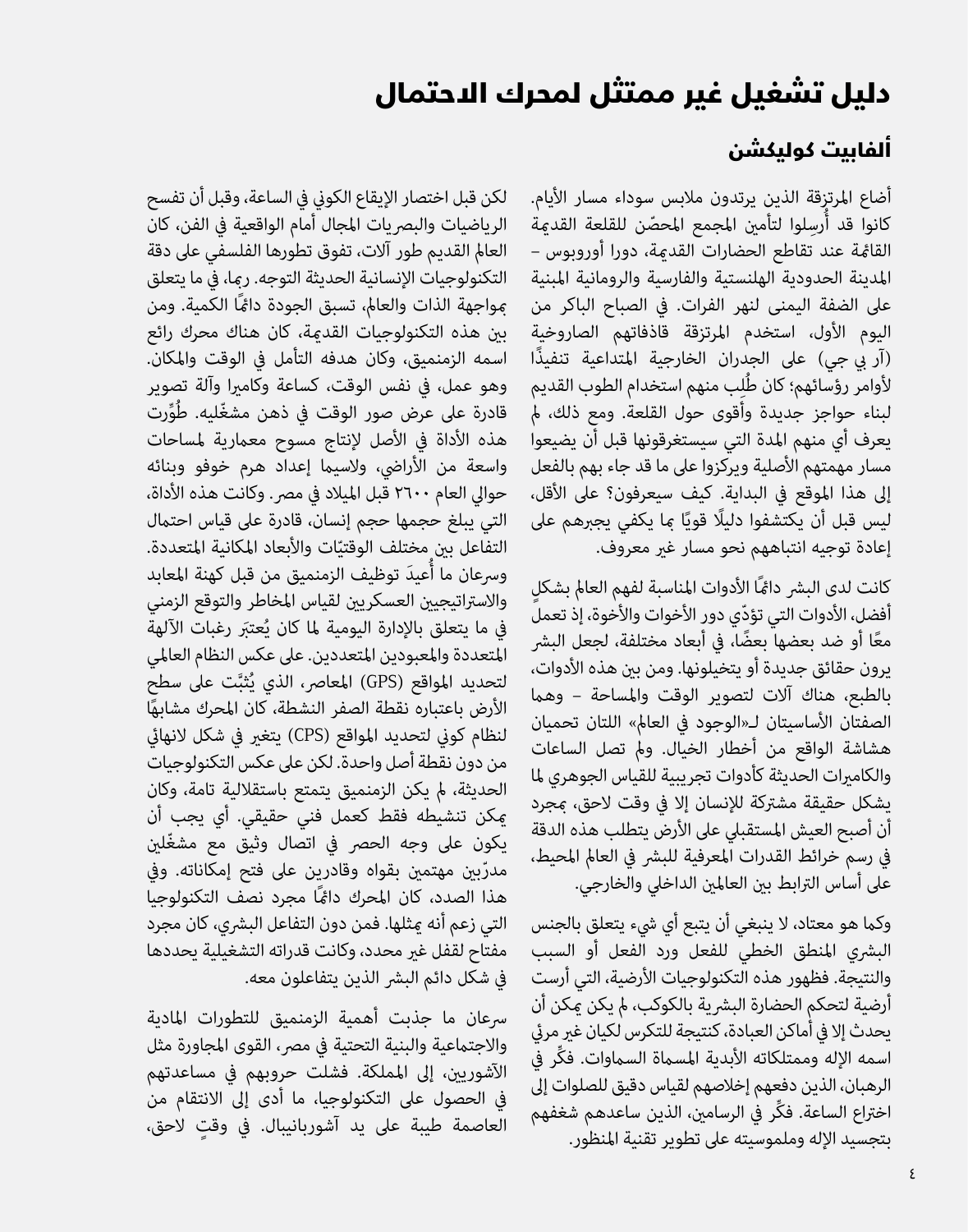من خالل العمل مع الفيديوهات واملواد املطبوعة واملنحوتات، يتعامل بارش دوروسوز يف أعامله مع تداول الروايات والربوتوكوالت والسيناريوهات التاريخية ووظيفتها يف سياق «ثقافة الحصار»، ما في ذلك إحياء «أوروبا الحصينة»، والجدار الحدودي الأميركي – المكسيكي، واالحتالل اإلرسائييل يف فلسطني، فيعيد تأطري هذه البيانات وينقب عنها كأدوات للرؤى والتحليالت النقدية.

يتكون معرض «مسرح العمليّات» من بيئتين غامرتين تمثّلان الموقع الأثري أوروبوس دورا في<br>يتكون معرض «مسرح العمليّات» من بيئتين غامرتين سوريا كمكان خيايل حيث ميكن اعتبار عمليتني مختلفتني تتعلقان باملادة – التجميع والحفر – كعملَين من أعمال الخلق يستهدفان مُطَين معماريَين مقاومَين محتملَين: الحاجز والنفق.

لدى مدينة أوروبوس دورا قواسم مشتركة عديدة مع أكثريّة المشاهد الحضرية العالمية اليوم. كانت المدينة تتميّز بتنوع ديني ولغوي وثقافي، وكوّن هذا التنوّع جزءًا كبيرًا من حياة المدينة<br>مُصرّف المسابقة لأكثر من ٥٠٠ سنة، بدءًا من بداية القرن الثالث قبل الميلاد، في ما يُعرَف الآن بسوريا. انطلقت<br>. الحفريات الأثرية الأولى في مدينة أوروبوس دورا في عشرينيات القرن العشرين، خلال الوجود العسكري والاستعماري الغربي في المنطقة. كانت الحفريات تتم بتمويل من أموال النفط ّفت إرثًا ُ ِخدمت مبثابة أدوات ملامرسة القوة الثقافية الناعمة، وقد خل ًا ما است األمريكية، وغالب قيّمًا يُساهم في التعرّف على الآثار القدمة وتفسيرها في المخيّلة الجماعية.<br>-

في «العاصفة الرملية والنسِيان» (٢٠١٧)، يُعيد الفنان النظر في الزعزعة الحرفية للجدران من خلال تجهيز فيديو من قناتَن عن المدينة المحصّنة القدمة والمتعددة الثقافات، عبر النظر في صور الأقمار الصناعية والتقارير الأركيولوجية التي وضعتها بعثات أثرية فرنسية وأميركية في المنطقة، وفي أحداث ومستجدّات طرأت مؤخرًا. في التجهيز الجديد، «تحت السماوات المكتظّة» (٢٠١٩)، وفي أحداث ومستجدّات طرأت مؤخرًا. في التجهيز الجديد، «تحت السماوات المكتظّة» (٢٠١٩)،<br>الذي أُنجز بتكليف من متحف سرسق، يُقيم الفنان مثلثًا بين إرث الحفريات في أوروبوس دورا، وخريطة العمليات العسكرية في المنطقة خلال العقد الأخير، ووجود المقاتلين.

«مسرح العمليّات» أول معرض منفرد من توقيع بارش دوروسوز في لبنان.<br>-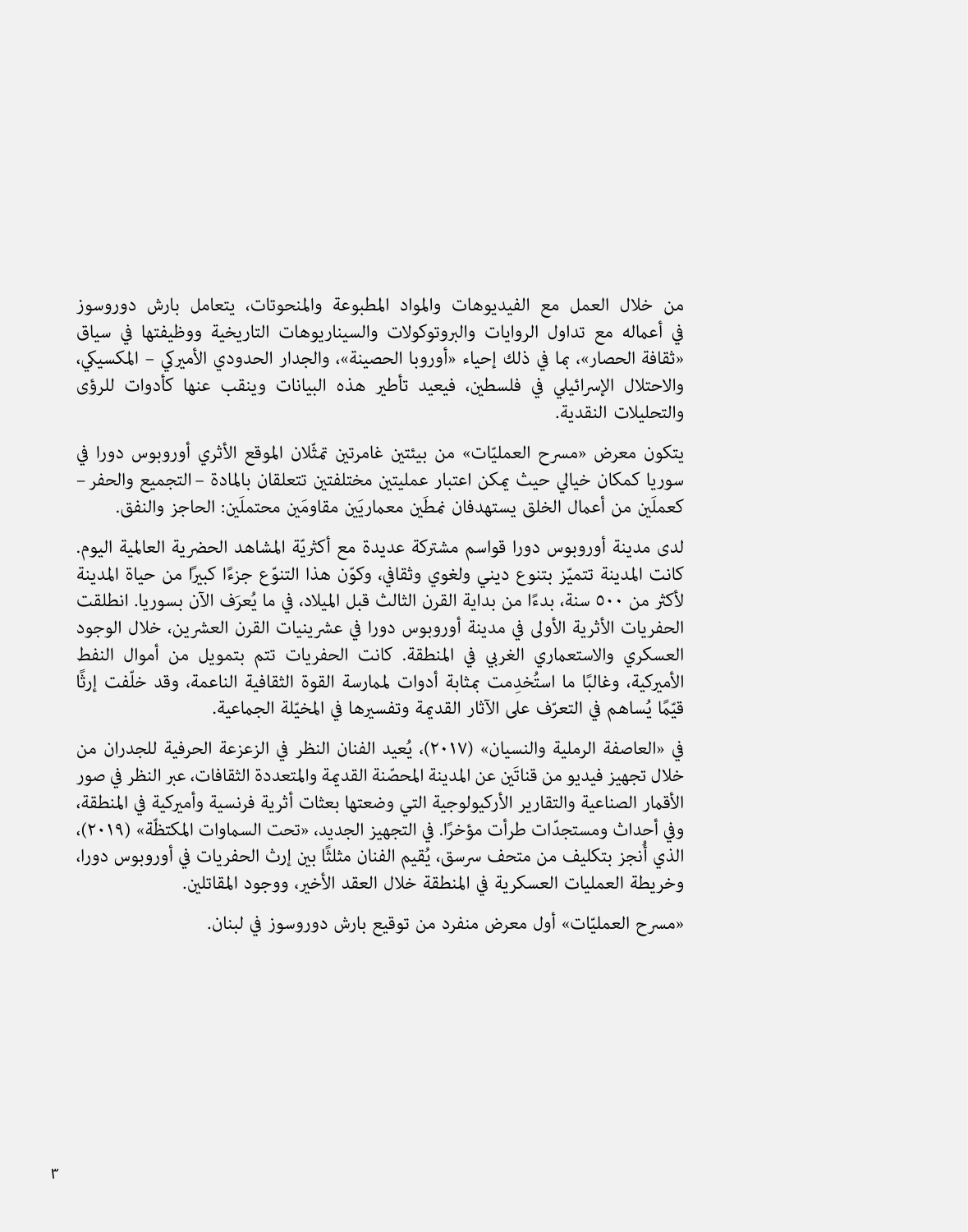**ُعرب الفنان عن شكره** لكريستني طعمة، ألفابيت كوليكشن )محمد سالمة **ي** وباتريك شابوس(، إمييل فيليز، صويف بوتيلون، لينا مونييه، توما الفال، زيكو، ميتين بوزكورت، إيكين دوروسوز، وريّا بدران. قامت كلّ من جمعيّة ساحة وكاديست بدعم إنتاج تجهيز «العاصفة الرملية<br>المصادف (بدد بن والنسيان« )٢٠١٧(.

**ّات املعرض:** مايند ذي غاب **غرافيكي**

<mark>تعريب:</mark> عبد الرحمن أياس ونسرين ناضر **تصميم الكتيّب:** مايند ذي غاب<br>ماري<sub>ب</sub> **طباعة:** بيبلوس برينتينغ

> شكر خاص لـ: Château Marsyas **مبساهمة من:** Tinol





الغالف: مجموعة من الوثائق البحثيّة لفيديو «تحت السماوات المكتظّة» (٢٠١٩)<br>بنديستين بإذن من الفنان